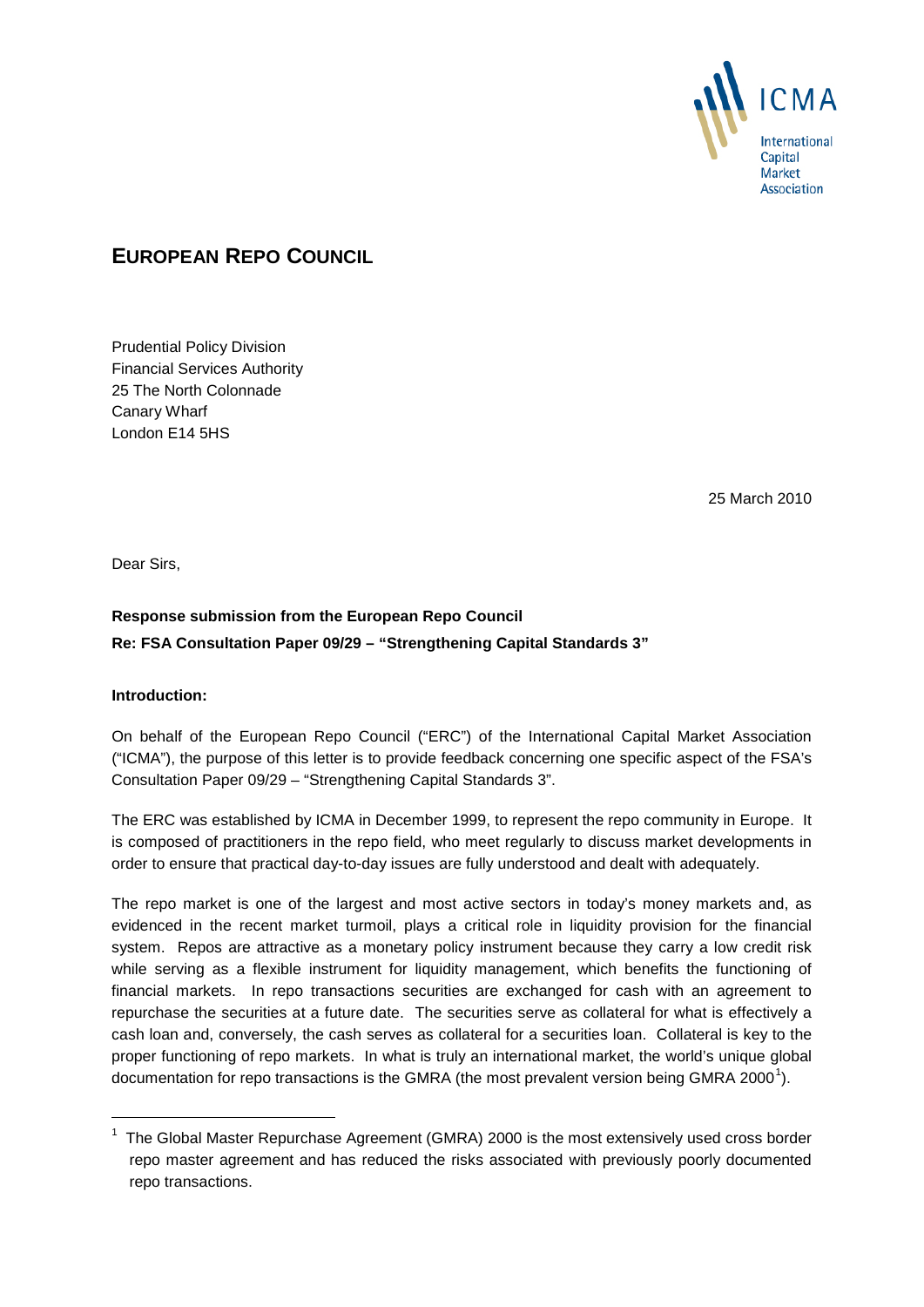The ERC notes that on 10 December consultative proposals for implementing changes that are required following amendments to the EU Capital Requirements Directive (CRD) were announced by the FSA<sup>[2](#page-1-0)</sup>. Whilst there are many interesting issues discussed in this FSA consultation paper, the ERC is for now going to restrict its focus to one particular aspect that is of particular concern to repo market participants.

### *Central Counterparty Exposure for Large Exposure Purposes*

CRD Article 30(4) provides for a national discretion to allow asset items constituting claims and other exposures on recognised third country investment firms and recognised clearing houses and exchanges, to be subject to the treatment in Article 106(2)(c). Annex 3 of this FSA consultation paper indicates that this discretion is not being applied; and the related text is therefore struck out (in appendix 2 at 10.6.3 R (9)).

On the face of it this deletion of the discretion from BIPRU text appears to indicate that the FSA intends that exposures to central counterparties (CCPs) would be subject to the 25% large exposures limit. If this is indeed the case it is of significant concern, particularly given the much increased significance of CCPs arising from various ongoing official actions.

On the other hand, the ERC understand that some people interpret the FSA's text in a completely opposite fashion. It is suggested that this exemption need not be applied in relation to central counterparty exposures because such amounts are already scoped out of the definition of "exposure" for large exposure purposes; and hence the 25% limit does not apply.

CCPs are broadly accepted as a key tool in mitigation of counterparty credit risk in the OTC markets. Quite understandably the authorities are therefore pushing to make the fullest use of CCPs, whilst quite correctly appreciating that CCPs must themselves be subjected to very high risk management standards. If this latter aim is not adequately achieved the CCPs will themselves become a major source of risk. Given this public policy direction, it is an important component of the incentive structure that market participants should be able to rely upon CCPs and hence not have to treat their necessarily concentrated exposures to them in a way that would constrain their use – neither for capital adequacy nor for large exposure limit purposes.

Consistent with this, the ERC notes that, in its 17 December consultation paper "Strengthening the resilience of the banking sector<sup>[3](#page-1-1)</sup>", the Basel Committee on Banking Supervision states:

• "To address the systemic risk arising from the interconnectedness of banks and other financial institutions through the derivatives markets, the Committee is supporting the efforts of the Committee on Payments and Settlement Systems to establish strong standards for central counterparties and exchanges. Banks' collateral and mark-to-market exposures to central counterparties meeting these strict criteria will qualify for a zero percent risk weight. These criteria, together with strengthened capital requirements for bilateral OTC derivative exposures, will create strong incentives for banks to move exposures to such central counterparties."

The ERC supports this approach and similarly believes that exposures to CCPs should be exempt from the 25% large exposure limit, so long as the applicable central counterparty complies with the stricter CPSS/IOSCO (and/or ESCB/CESR) recommendations for CCPs. Failure to adopt such an approach in the treatment of large exposures to CCPs would undermine the incentive effect that is otherwise being pursued.

-

<span id="page-1-0"></span><sup>&</sup>lt;sup>2</sup><http://www.fsa.gov.uk/pages/Library/Communication/PR/2009/169.shtml>

<span id="page-1-1"></span><sup>&</sup>lt;sup>3</sup> <http://www.bis.org/publ/bcbs164.htm>